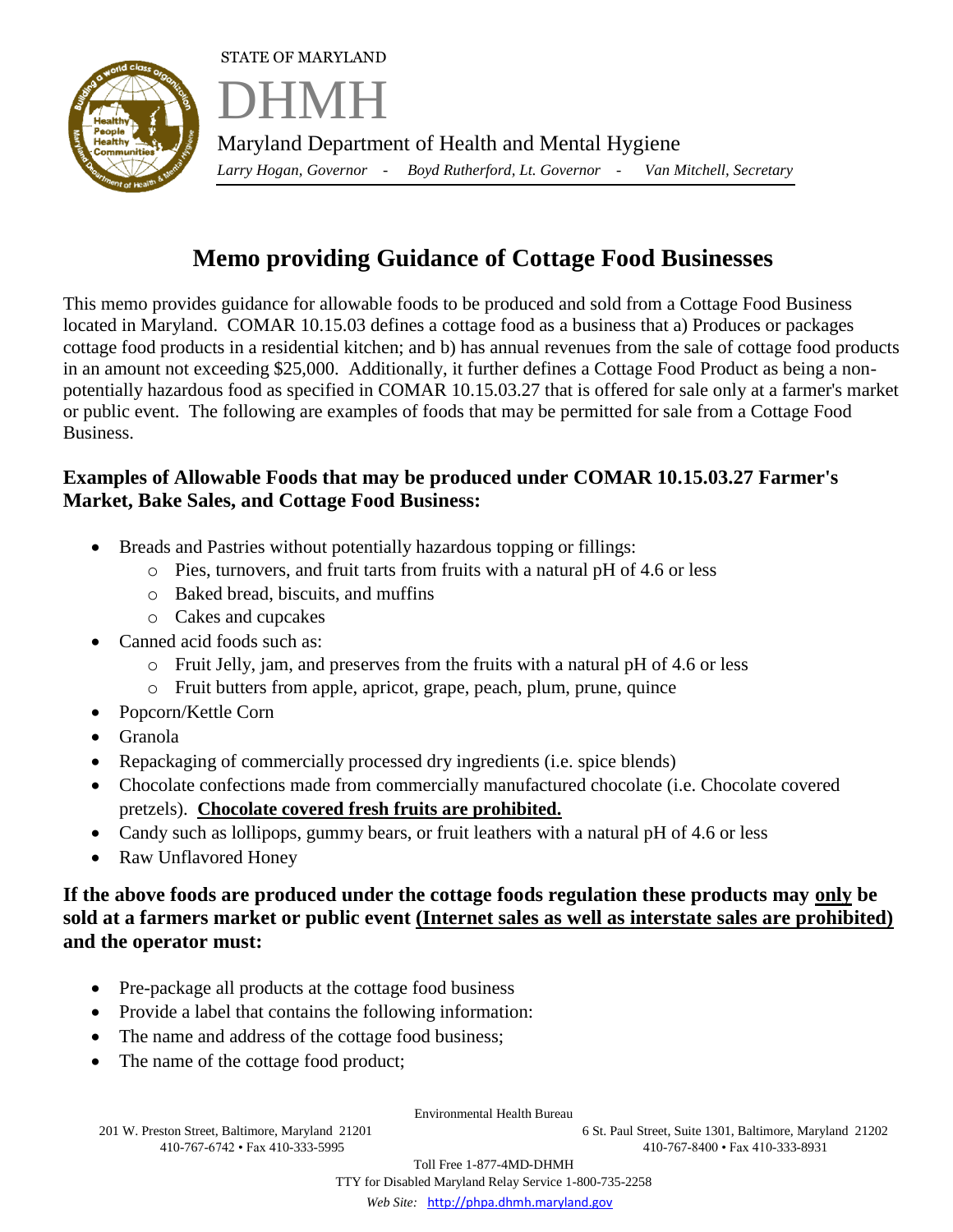Cottage Food Guidance Page  $-2$  –

- The ingredients of the cottage food product in descending order of the amount of each ingredient by weight;
- The net weight or net volume of the cottage food product;
- Allergen information as specified by federal labeling requirements;
- Nutritional information as specified by federal labeling requirements, if any nutritional information claim is made
- Printed in 10 point or larger type in a color that provides a clear contrast to the background of the label: "Made by a cottage food business that is not subject to Maryland's food safety regulations."

It is our intention that each approving authority will enforce and regulate these business consistently and uniformly as stated in the regulations. If you should have any questions, please contact the Office of Food Protection at (410) 767-8400.